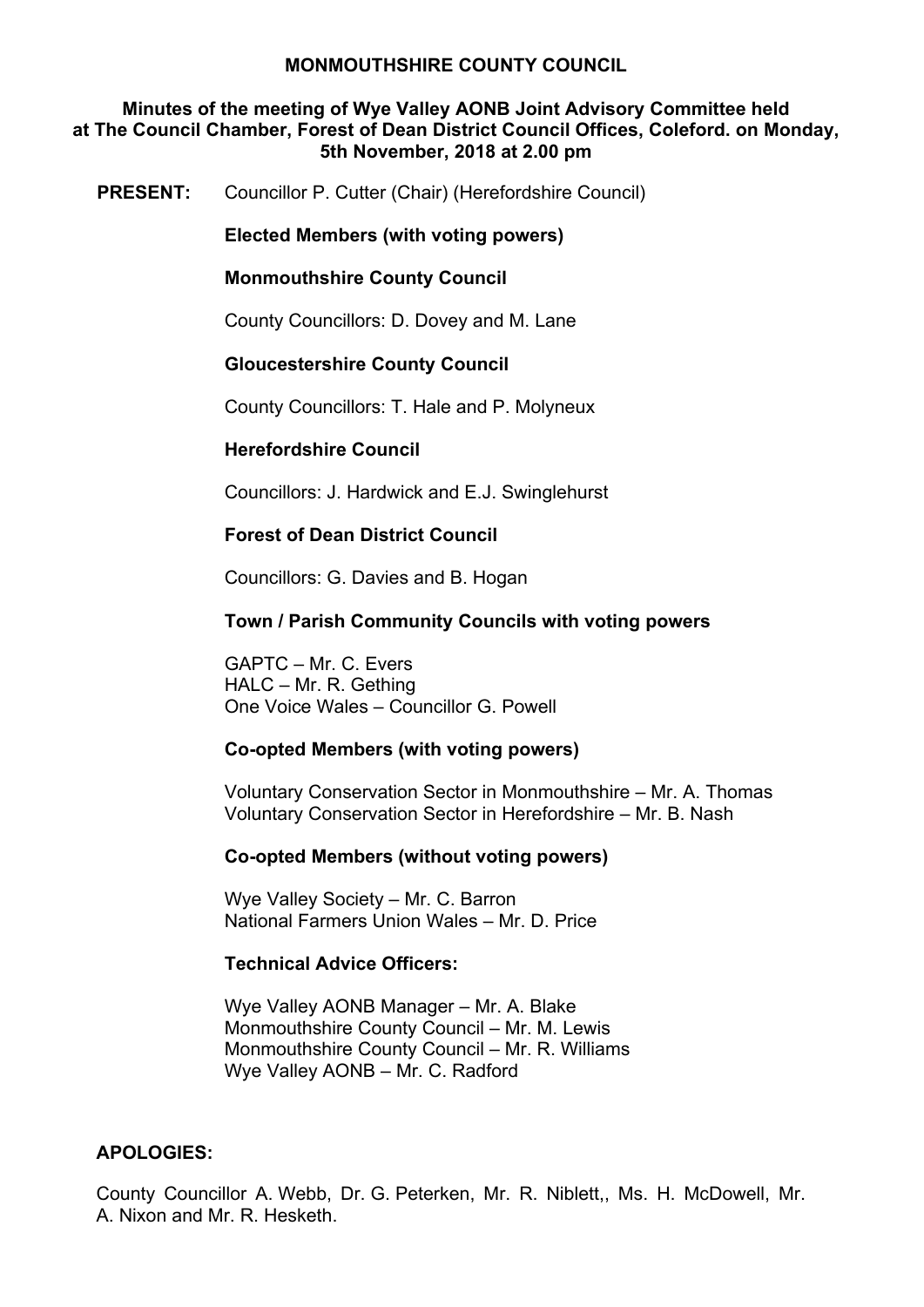#### **Minutes of the meeting of Wye Valley AONB Joint Advisory Committee held at The Council Chamber, Forest of Dean District Council Offices, Coleford. on Monday, 5th November, 2018 at 2.00 pm**

## **1. Introductions**

The Chair introduced Mr. C. Radford, Lower Wye Catchments Project Officer, to the Joint Advisory Committee.

# **2. Declarations of Interest**

There were no declarations of interest made by Joint Advisory Committee members.

### **3. Confirmation of Minutes**

The minutes of the Wye Valley AONB Joint Advisory Committee meeting dated 2nd July 2018 were confirmed and signed by the Chair.

## **4. Chair's announcement regarding filming / broadcasting Joint Advisory Committee meetings**

The Joint Advisory Committee were informed that the Council Chamber now has the facility to film and broadcast meetings. It was agreed that investigations be made to ascertain whether it would be feasible to live stream future meetings of the Joint Advisory Committee and report back to the next meeting.

## **5. Public Question Time**

There were no members of the public present.

### **6. AONB Management Plan Review**

We received a report outlining the programme for the preparation and publication of the AONB Management Plan 2020 – 2025.

In doing so, the following information was noted:

- The current Wye Valley AONB Management Plan (2015-2020) needs to be reviewed, under the Countryside and Rights of Way (CRoW) Act 2000 Section 89, by the end of 2020.
- The Wye Valley AONB Memorandum of Understanding 2018-2021, signed by the four local authorities, delegates the Management Plan review to the AONB Partnership.
- In mid-July 2018 Biodiversity, Landscape and Planning officers from the local authorities met to discuss the format of the Review.
- The conclusion was that a balanced review is needed which modifies, updates and simplifies the existing Plan, being proportionate but slightly more than a 'light touch' review, while building on the sound foundation of the existing Plan.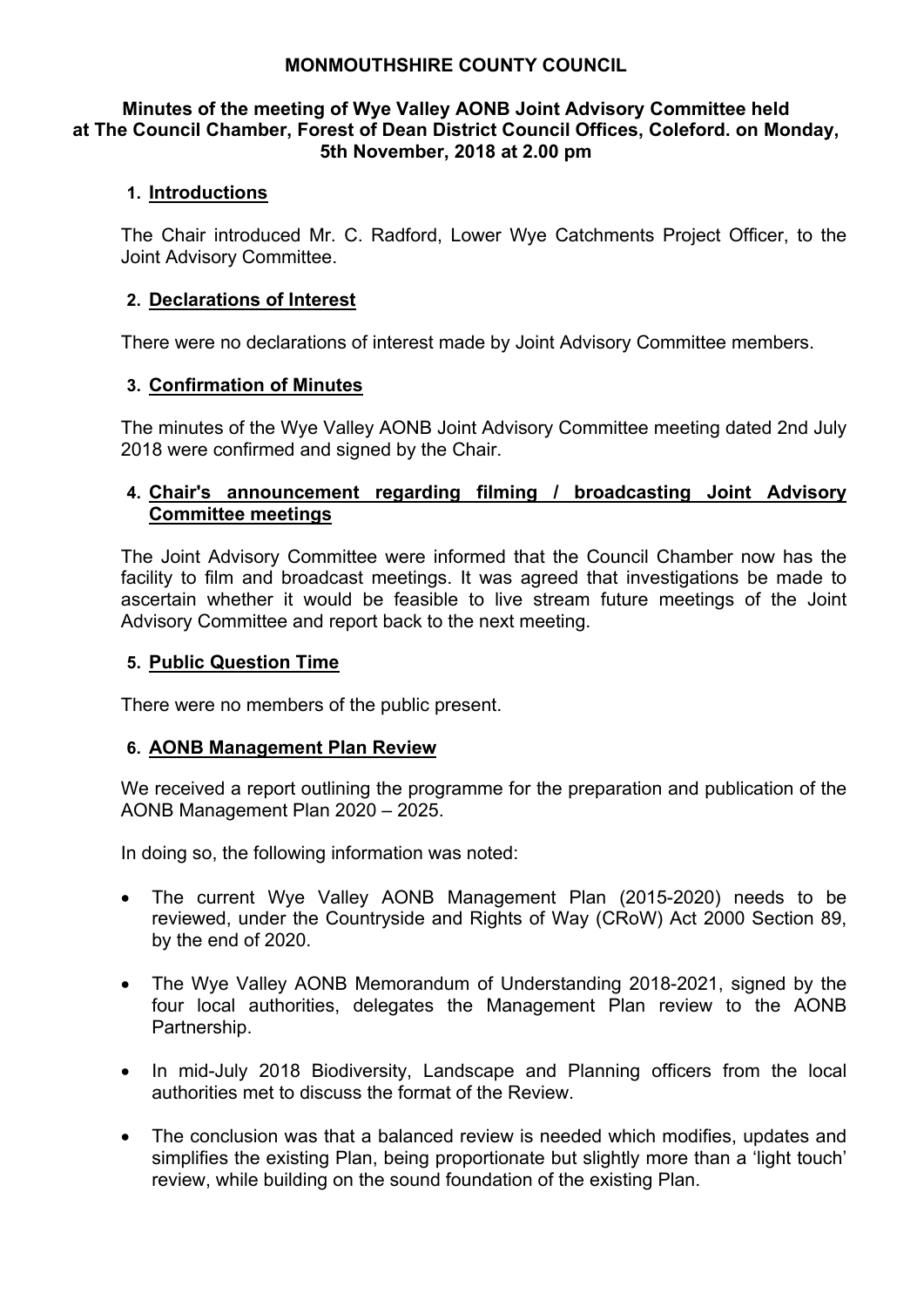#### **Minutes of the meeting of Wye Valley AONB Joint Advisory Committee held at The Council Chamber, Forest of Dean District Council Offices, Coleford. on Monday, 5th November, 2018 at 2.00 pm**

We resolved that the Joint Advisory Committee endorses a balanced and proportionate review of the AONB Management Plan which modifies, updates and simplifies the current Plan, but builds on the sound foundation of the existing Plan.

# **7. Wye Valley River Festival**

We received the Evaluation reports for the Wye Valley River Festival 2018.

In doing so, the following points were noted:

- The full evaluation reports of the Wye Valley River Festival 2018 have been completed and are available on-line.
- There are a number of lessons learned and conclusions in the reports that are being assimilated by the AONB Unit and the Festival Development Team.
- The original Business Plan to run a biennial Wye Valley River Festival in 2014, 2016 and 2018 has been delivered with most targets achieved or exceeded.
- The general consensus is that all three Wye Valley River Festivals to date have been a success, raising the appreciation of the landscape with innovative and entertaining outdoor art.
- The Wye Valley River Festival won The Bowland Award at the national Landscapes for Life conference, voted on by AONBs across England and Wales.
- There is widespread local support to continue with the Festival, although constraints with the current format are recognised. Therefore, discussions are being held with key partners and funding organisations looking at the future of the Wye Valley River Festival.
- Visit Wales 'product development' funding has enabled the commissioning of a study on governance options, audience demographics and funding models to inform a new five year business plan to take the Wye Valley River Festival forward to 2024.
- The theme of 'Time' is proposed for a Wye Valley River Festival 2020, reflecting the palimpsest nature of the landscape and past, present and future forces for change.

Having received the report, the following points were noted:

- On behalf of the Joint Advisory Committee, the Chair thanked the Wye Valley AONB Manager and his team for organising and facilitating the River Festival event and congratulated the AONB Unit on winning the Bowland Award.
- $\bullet$  It was noted that it will be the 50<sup>th</sup> anniversary of the Wye Valley AONB in 2021 and the 200<sup>th</sup> anniversary of Bigsweir Bridge in 2027. These events will be celebrated and consideration should be given to incorporating these events into future Wye Valley River Festival events.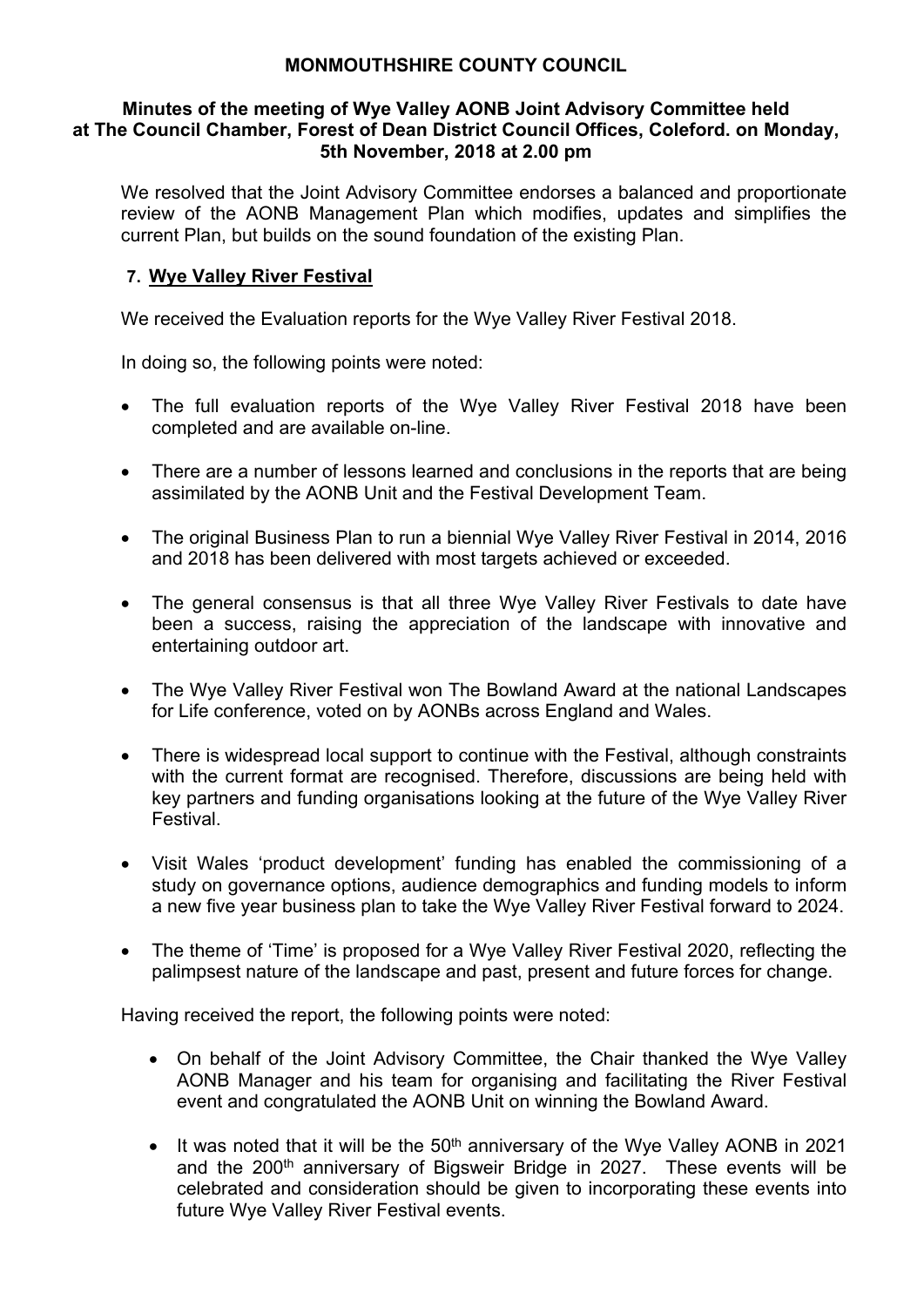#### **Minutes of the meeting of Wye Valley AONB Joint Advisory Committee held at The Council Chamber, Forest of Dean District Council Offices, Coleford. on Monday, 5th November, 2018 at 2.00 pm**

We welcomed the evaluation reports for the Wye Valley River Festival 2018 and the conclusions and lessons learned and endorsed the development process for the future of the Wye Valley River Festival.

# **8. Wye Navigation Advisory Committee nomination**

We received a report requesting the Joint Advisory Committee to nominate a representative from the AONB Partnership to the Wye Navigation Advisory Committee (Wye NAC).

In doing so the following points were noted:

- The AONB Manager has represented the AONB Partnership on the Wye Navigation Advisory Committee (Wye NAC) since the establishment of Wye NAC in 2003 and his fifth 3-year term ended on 30<sup>th</sup> September 2018.
- Several other members of the Joint Advisory Committee sit on the Wye NAC in other capacities.
- The Environment Agency (EA) services Wye NAC and has membership guidance which recommends that appointments should not exceed 10 years unless there is good reason.
- The Joint Advisory Committee needs to consider who should represent it on Wye NAC for the next three years.

We resolved that the Wye Valley AONB Manager, Andrew Blake, represents the Wye Valley AONB Partnership on the Wye NAC.

### **9. Sustainable Development Fund (SDF)**

We received a report regarding the new guidelines from Welsh Government for the Sustainable Development Fund (SDF).

In doing so, the following points were noted:

- The Sustainable Development Fund (SDF) is a delegated grant from Welsh Government administered by the Wye Valley AONB Partnership and confirmed for 2018/19 and 2019/20 at £55,000 per annum.
- New guidance for the SDF has been issued by Welsh Government.
- The SDF Assessment Panel is established as a sub-group of the Joint Advisory Committee. It currently has a number of vacancies making this an opportune moment to review membership.
- The SDF Assessment Panel is made up of public, private and voluntary sector representatives with two appointees from each sector to ensure a balance across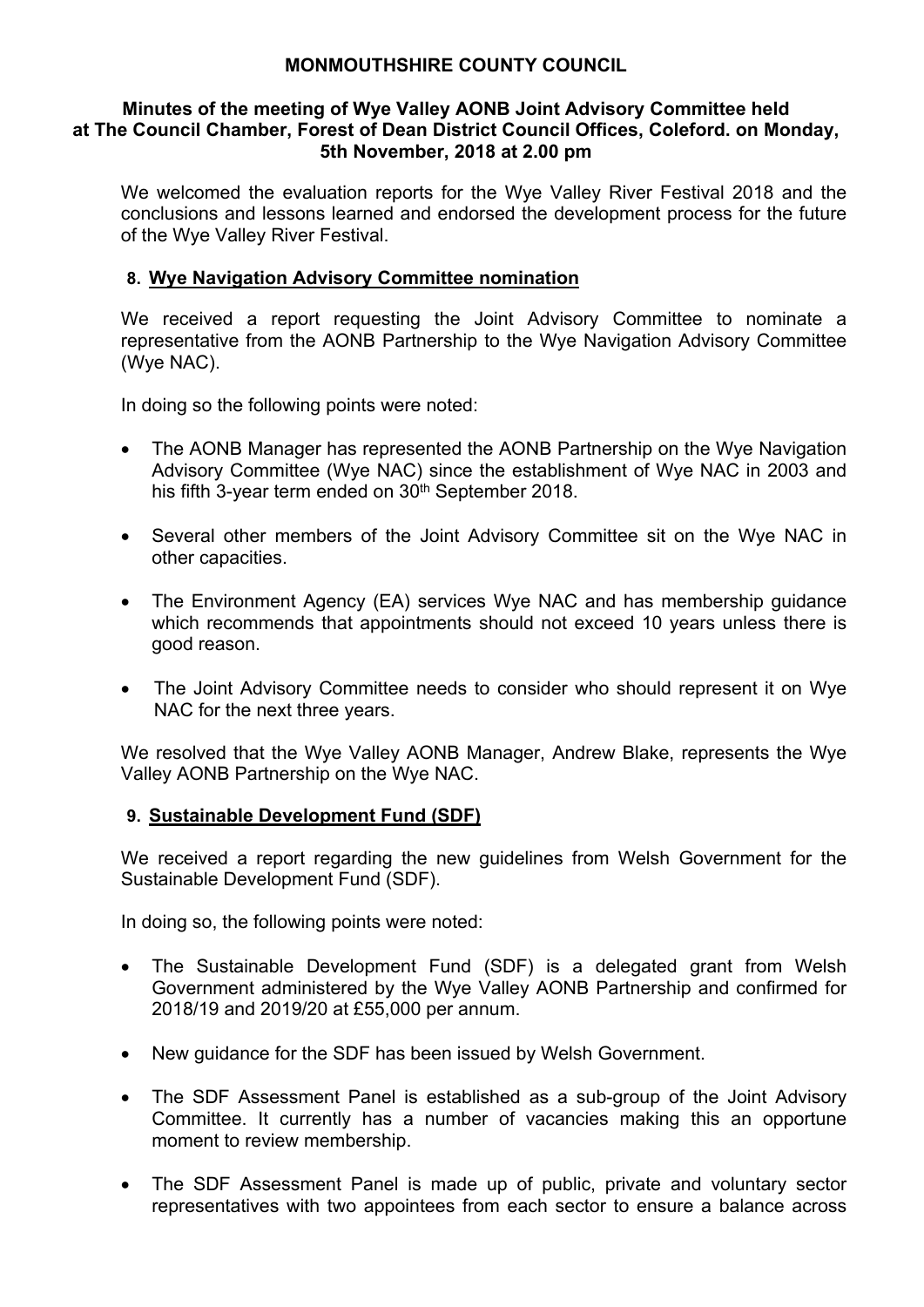#### **Minutes of the meeting of Wye Valley AONB Joint Advisory Committee held at The Council Chamber, Forest of Dean District Council Offices, Coleford. on Monday, 5th November, 2018 at 2.00 pm**

social, community, economic and environmental interests, with additional officers' support.

- It is proposed that the Joint Advisory Committee nominates three members, one for each sector, to complement three independent co-opted appointees to the Panel.
- The current allocation of SDF grants has £13,776 remaining to be allocated in 2018/19.

We resolved:

- (i) to adopt the new guidelines from Welsh Government for the Sustainable Development Fund (SDF).
- (ii) to nominate three Joint Advisory Committee members to the SDF Assessment Panel to complement three independent co-opted appointees to the Panel. The three Joint Advisory Committee members being:

Councillor A. Webb (Monmouthshire County Council) Councillor G. Davies (Forest of Dean District Council) Mr. A. Thomas (Voluntary Conservation Sector in Monmouthshire)

(iii)that Mr. D. Price (National Farmers Union Wales) represents the Private Sector on the Panel and that the AONB Manager investigates private and voluntary sector nominations for co-option onto the Panel.

### **10. Review of Designated Landscapes in Wales**

We received a report regarding the publication of 'Valued & Resilient: Welsh Government's Priorities for AONBs & National Parks' and the response to the Minister's letter on greater parity between AONBs and National Parks.

In doing so, the following points were noted:

- Valued & Resilient: Welsh Government's Priorities for AONBs & National Parks was published in July 2018 and is intended to bring the Review of Designated Landscapes in Wales to a close.
- At the July 2018 Joint Advisory Committee, members welcomed the letter from Hannah Blythyn AM, Minister for Environment to Welsh AONB lead officers, the National Association for AONBs and Natural Resources Wales requesting, by early September 2018, views on how to provide greater parity for AONBs with National Parks in Wales.
- A joint response to the Minister's letter was submitted in late September 2018.
- Officers from the Welsh AONBs, the National Association for AONBs and Natural Resources Wales are meeting the Minister to further discuss the response on 14<sup>th</sup>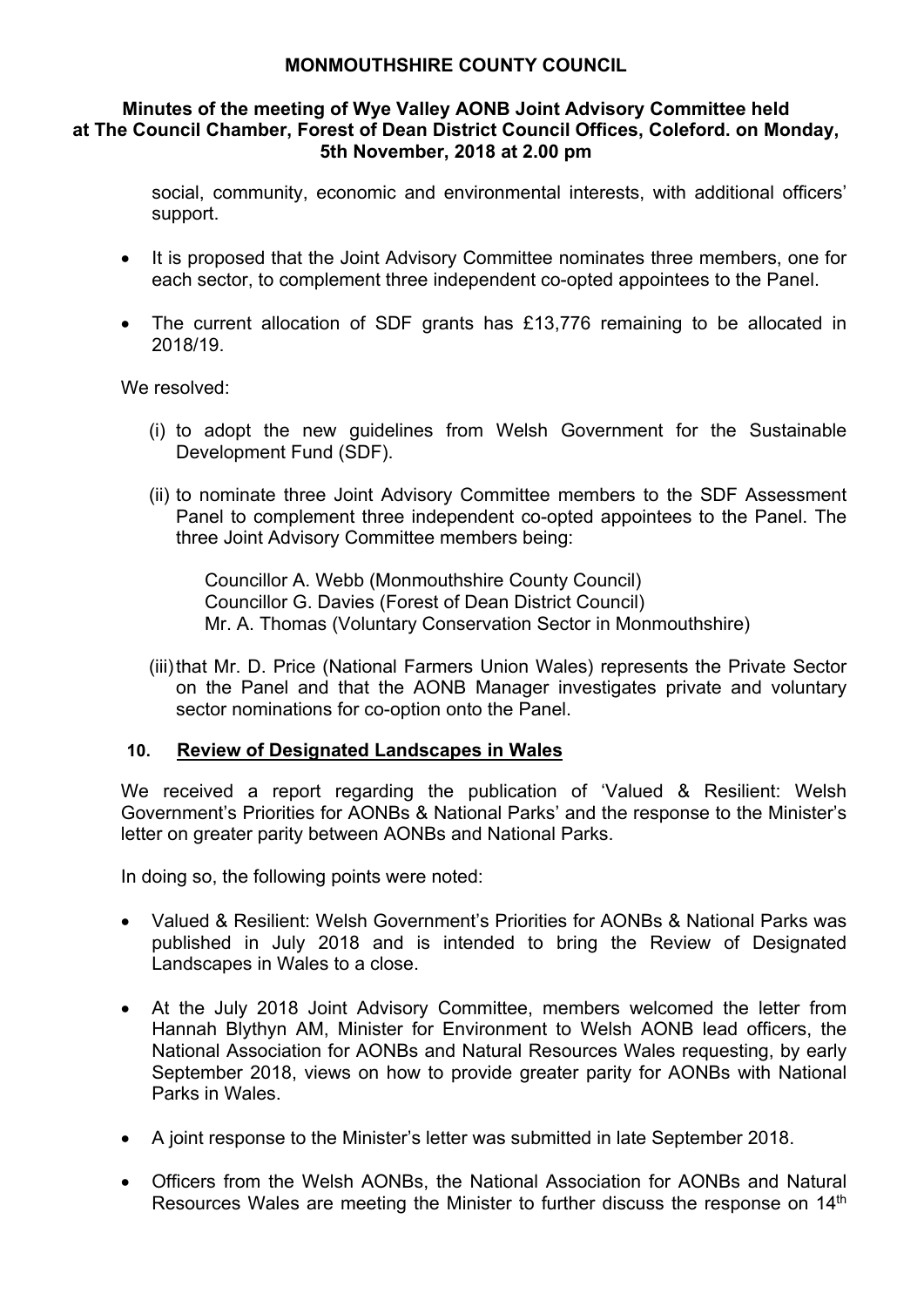#### **Minutes of the meeting of Wye Valley AONB Joint Advisory Committee held at The Council Chamber, Forest of Dean District Council Offices, Coleford. on Monday, 5th November, 2018 at 2.00 pm**

November 2018. The AONB Manager will report back to the Joint Advisory Committee regarding this matter.

 Pembrokeshire Coast National Park Authority is hosting the Designated Landscapes Wales Seminar on 5<sup>th</sup>-6<sup>th</sup> November 2018 and the AONB Manager will attend part of this seminar.

Having received the report, the following points were noted:

- It was noted that the review of Designated Landscapes in Wales was coming to a close following five years of review. During this time much had been learned. However, the Designated Landscape review in England was only just beginning.
- The Wye Valley AONB is in a unique position straddling the border between England and Wales. Though there are challenges to be overcome, the AONB tends to make its unique situation work and it is anticipated that it will continue to do so even though the designated landscapes reviews for England and Wales are at different stages of development and may lead to further divergence.
- Cllr Mrs Ann Webb is also attending the Designated Landscapes Wales Seminar as a member of the Brecon Beacons National Park Authority.

We welcomed the publication of Valued & Resilient: Welsh Government's Priorities for AONBs & National Parks and endorsed the joint response from the Welsh AONB lead officers, National Association for AONBs and Natural Resources Wales to the Welsh Government Minister for Environment addressing greater parity between AONBs and National Parks in Wales.

# **11. Designated Landscapes Review in England**

We received a report regarding the Designated Landscapes Review in England and determined how to respond to the 'call for evidence'.

In doing so the following points were noted:

- Environment Secretary Michael Gove MP launched the Review of Designated Landscapes (National Parks and AONBs) in May 2018, appointing Julian Glover to lead a small advisory panel.
- The advisory panel has simplified the name to the Landscapes Review and has opened a call for evidence.
- The National Association for AONBs (NAAONB) has been leading collaboration and liaison with DEFRA and the Review panel prior to the formal consultation and call for evidence.
- It is proposed that the Joint Advisory Committee nominates a small Task Group to collate a response to the call for evidence on behalf of the AONB Partnership, supported by the AONB Manager.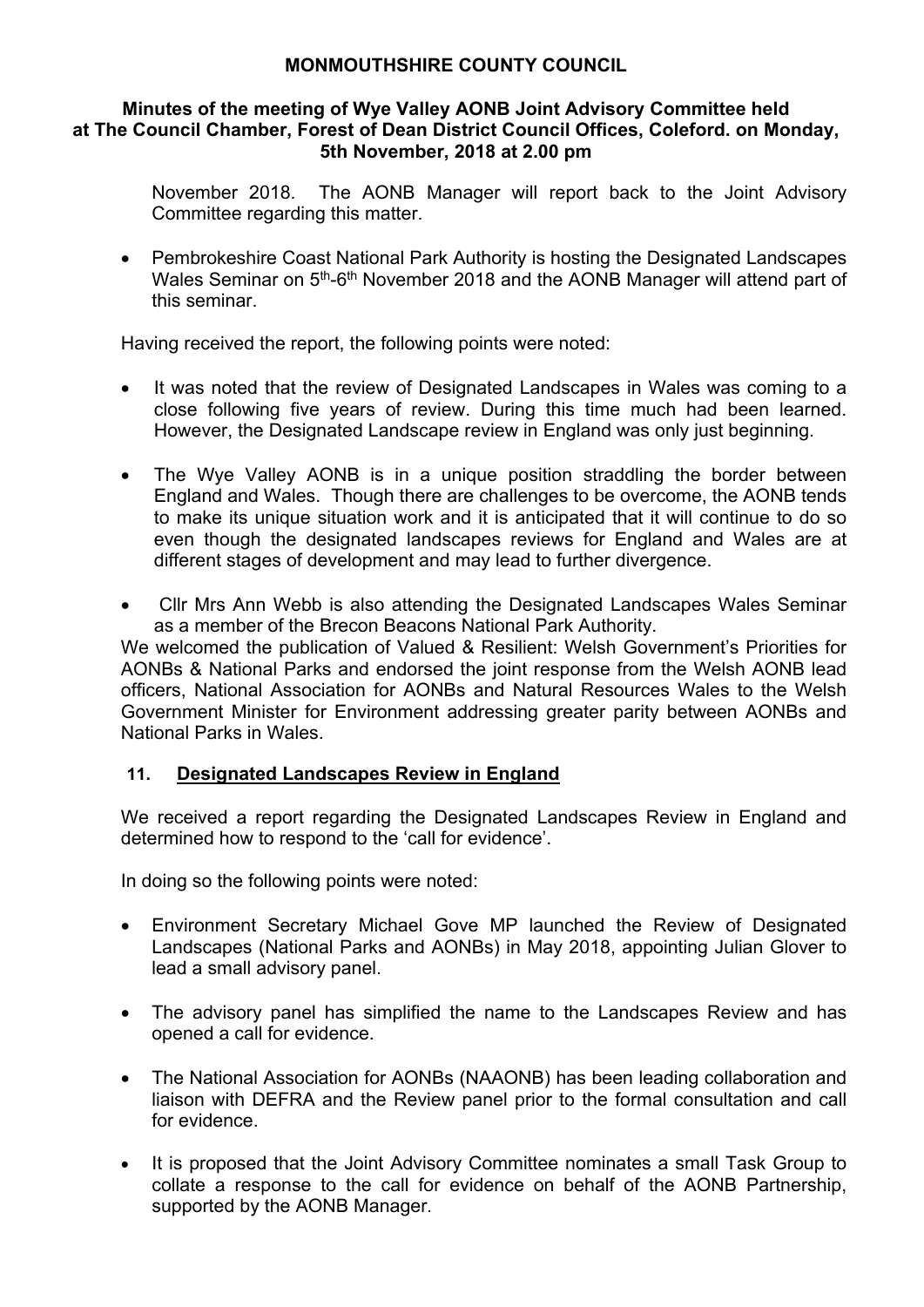#### **Minutes of the meeting of Wye Valley AONB Joint Advisory Committee held at The Council Chamber, Forest of Dean District Council Offices, Coleford. on Monday, 5th November, 2018 at 2.00 pm**

We welcomed the Landscapes Review call for evidence and resolved that a Task Group be established to prepare a response by the 18th December 2018 deadline.

The Task Group will comprise of:

Councillor J. Hardwick (Herefordshire Council) Mr. C Evers (Gloucestershire Association of Parish / Town Councils) Mr. B. Nash (Voluntary Conservation Sector in Herefordshire)

The AONB Manager will circulate the findings of the Task Group to the Joint Advisory Committee.

# **12. Lower Wye Catchments Green Infrastructure & Natural Flood Management Project**

We received a report regarding the Lower Wye Catchments Natural Flood Management (NFM) & Green Infrastructure (GI) Project.

In doing so, the following points were noted:

- Natural Resources Wales (NRW) Collaboration Funding has enabled the recruitment of a Lower Wye Catchments Natural Flood Management (NFM) & Green Infrastructure (GI) Project Officer until Dec 2019.
- The Project Officer is employed by Monmouthshire County Council (MCC) and seconded to the Wye Valley AONB Unit.
- The project aims to deliver a catchment based partnership approach, covering four Wye tributaries and 54km<sup>2</sup> of the Wye Valley AONB in Monmouthshire.
- Chris Radford commenced work as the Project Officer on Monday 8<sup>th</sup> October 2018.
- The first Project Steering Group meeting was on Monday 29th October 2018.

 The Project will be a part of the AONB Partnership Tour next year. We noted the report.

# **13. Former Railway Bridges**

We received an update report regarding Lydbrook Black Bridge and the situation with the other former railway bridges in the lower Wye Valley.

In doing so, the following points were noted:

 The condition of three former railway bridges over the River Wye, at Tintern (Wireworks), Redbrook and Lydbrook (Stowfield Viaduct), has been a cause for concern for a number of years.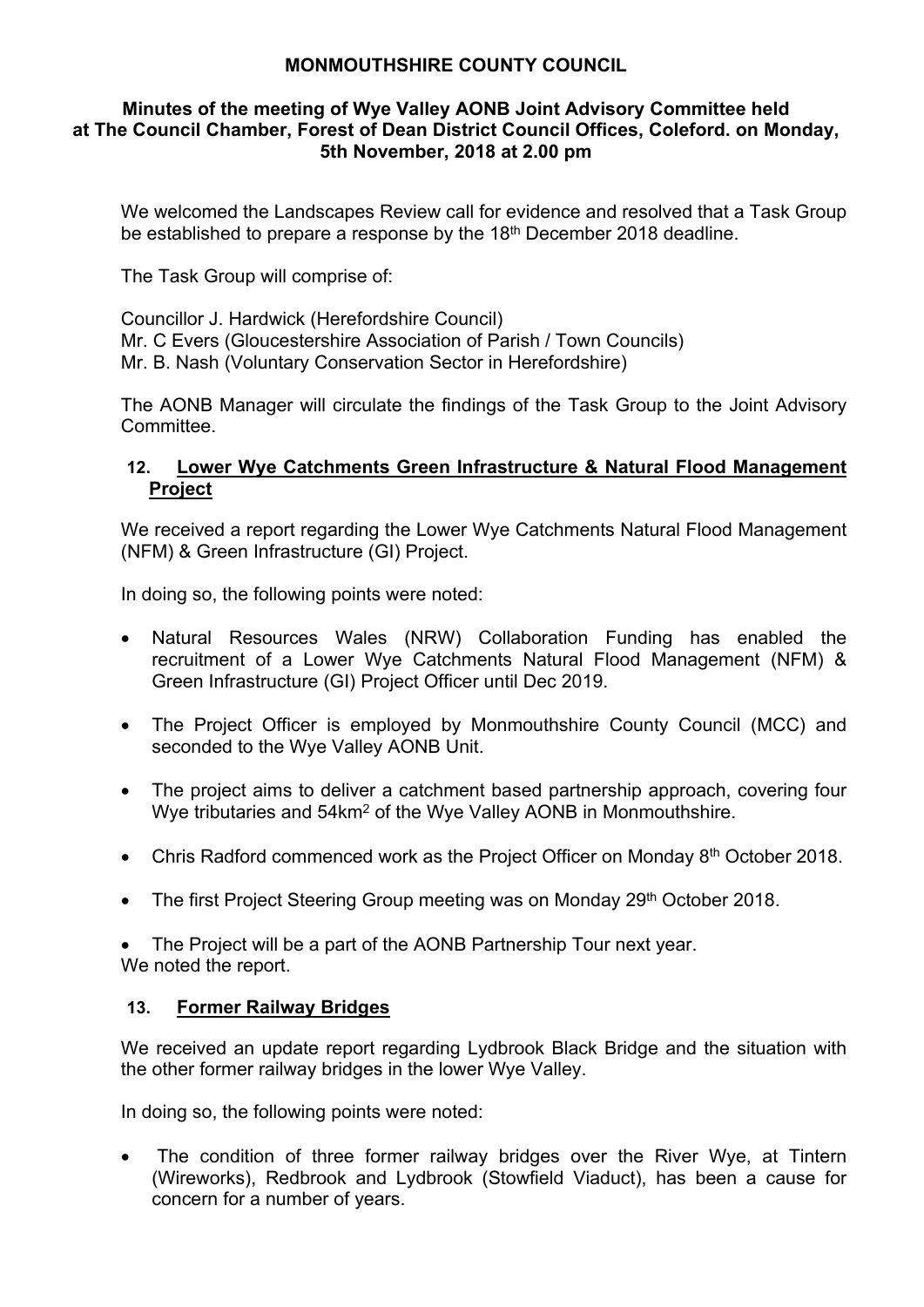#### **Minutes of the meeting of Wye Valley AONB Joint Advisory Committee held at The Council Chamber, Forest of Dean District Council Offices, Coleford. on Monday, 5th November, 2018 at 2.00 pm**

- In December 2013 the AONB Unit had submitted an application to the Heritage Lottery Fund (HLF) for the conservation and restoration of Redbrook railway bridge totalling £1.1million. This was unsuccessful.
- In March 2018 the AONB Manager assisted Gloucestershire County Council (GCC) in submitting a Heritage Grant application to the Heritage Lottery Fund (HLF) for the restoration of Lydbrook Black Bridge totalling £1.5million. The application was also unsuccessful.
- Over the summer of 2018, Gloucestershire County Council has undertaken essential safety work to Lydbrook Bridge and has managed to reopen the bridge by installing a temporary walkway on the bridge structure.
- It is anticipated that if all three bridge structures are not significantly refurbished in the next 10 years they may cease to be usable as footbridges.
- The AONB Unit is investigating a revised partnership approach for the conservation of all three former railway bridges over the River Wye in the AONB to ensure that the bridges remain viable as footbridges for the next 30-50 years.

Having received the report, the following information was noted:

- A scaffolding structure was installed on Lydbrook Bridge which allowed for the creation of a temporary walkway on the bridge structure.
- The AONB Manager has convened a meeting with bridge engineers from the three county councils to assess the options for the three bridges. The AONB Manager will report back to the Joint Advisory Committee following assessment of the options for the bridges.

We noted the report.

# **14. AONB Partnership Study Tour feedback**

We received feedback on the success of the AONB Partnership Annual Study Tour.

In doing so, the following points were noted:

- A total of 29 people attended the annual AONB Partnership Tour on 21<sup>st</sup> September 2018.
- There was good representation from throughout the AONB even though the Tour was focused predominantly on the northern part of the AONB in Herefordshire.
- The tour visited a wide variety of land uses and land management types across the area.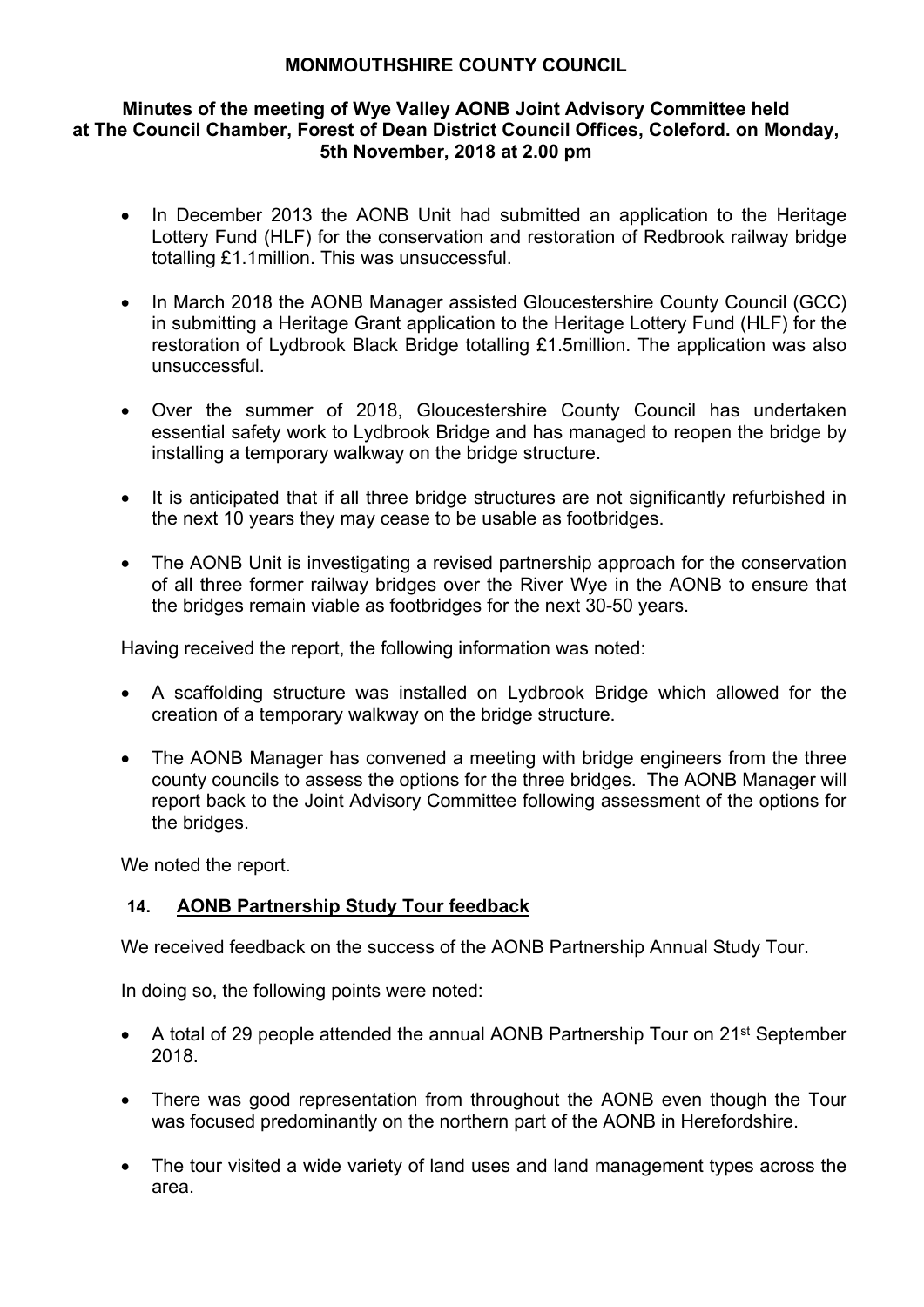#### **Minutes of the meeting of Wye Valley AONB Joint Advisory Committee held at The Council Chamber, Forest of Dean District Council Offices, Coleford. on Monday, 5th November, 2018 at 2.00 pm**

Feedback from attendees of the Tour has been extremely positive.

We noted the report.

## **15. National Association for Areas of Outstanding Natural Beauty (NAAONB) update**

We received a report regarding activity through the National Association for Areas of Outstanding Natural Beauty (NAAONB).

In doing so, the following points were noted:

- The National Association for Areas of Outstanding Natural Beauty (NAAONB) Chairman's Conference and AGM is on 29<sup>th</sup> November 2018 and will focus on "The Designated Landscapes Review in England". The AONB Manager will attend.
- The national AONB 'Landscapes for Life' Conference, in Canterbury in July 2018, was attended by the AONB Manager and AONB Community Links Officer.
- The Wye Valley River Festival won the Bowland Award at the 'Landscapes for Life' Conference.
- The NAAONB has received a Heritage Lottery Fund (HLF) Resilient Heritage grant of £164,300 to help develop organisational and professional capacity across the AONB Family through a Future Landscapes Project.
- The AONB Development Officer and the AONB Community Links Officer will both participate in the professional training 'Taking the Lead' programme as part of the Future Landscapes Project.
- Outstanding Week was  $15<sup>th</sup> 23<sup>rd</sup>$  September 2018 with 65 events held nationally.

We noted the report.

### **16. AONB / Partner progress updates**

We received a report of the activity of the AONB Unit and Partners, relating to:

- AONB Farming Awards.
- Marketing of local Wild Venison.
- mindSCAPF
- Offa's Dyke Collaboratory.